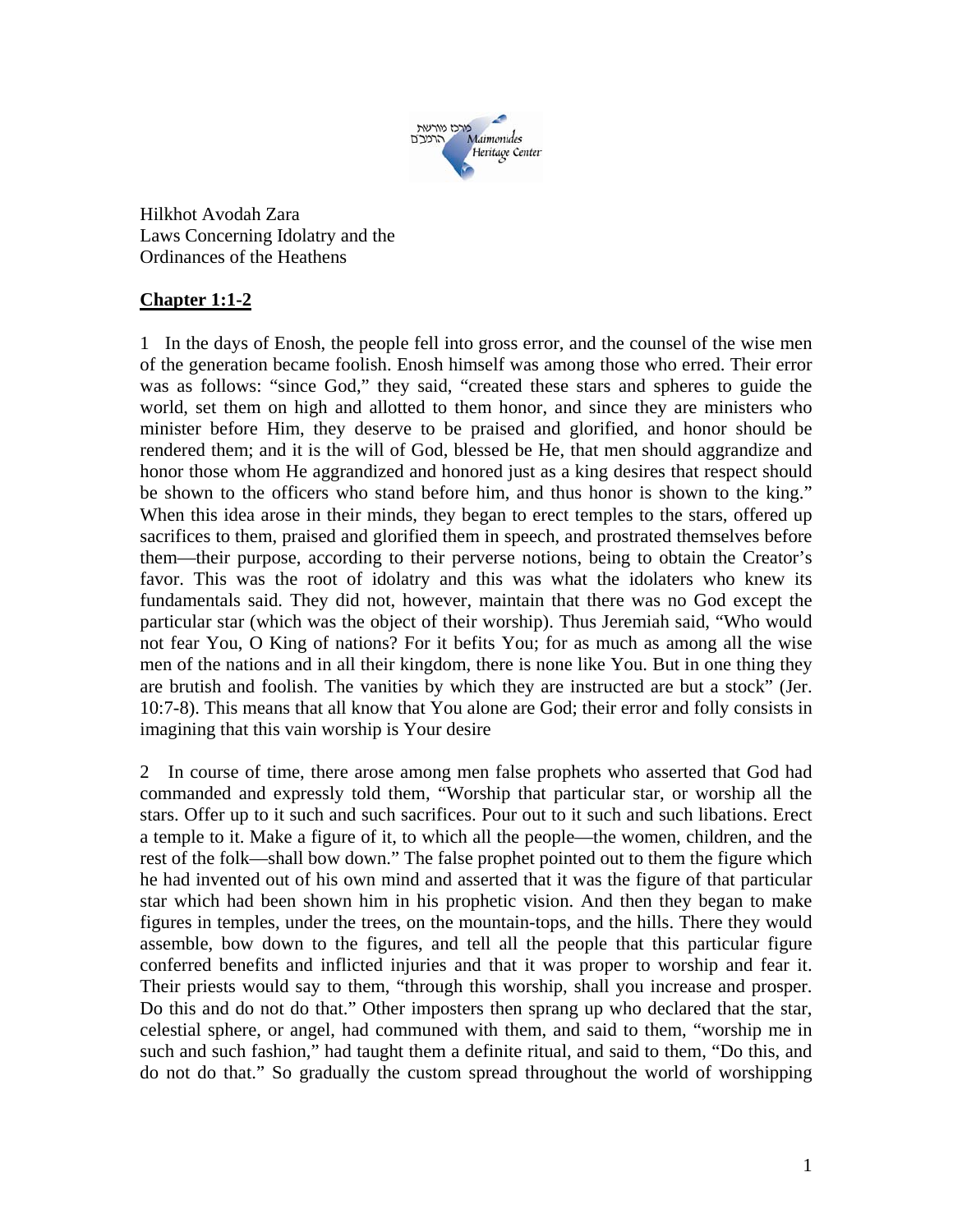figures with various modes of worship, such as offering up sacrifices to them, and bowing down to them.

 As time gradually passed, the honored and revered Name of God was forgotten by mankind, vanished from their lips and hearts, and was no longer known to them. All the common people and the women and children knew only the figure of wood and stone and the temple edifice in which they had, from their childhood, been trained to prostrate themselves to the figure, worship it, and swear by its name. Even their wise men, such as priests and men of similar standing, also fancied that there was no other god but the stars and spheres, for whose sake and in whose similitude these figures had been made. But the Creator of the universe was known to none, and recognized by none save a few solitary individuals, such as Enosh, Methuselah, Noah, Shem, and Eber. The world moved on in this fashion until that pillar of the world, the patriarch Abraham, was born.

 After Abraham was weaned, while still an infant, his mind began to reflect. By day and night he was thinking and wondering: "How is it possible that this [celestial] sphere should continuously be guiding the world and have no one to guide it and cause it to turn round; for it cannot be that it turns round of itself." He had no teacher, no one to instruct him in aught. He was submerged in Ur of the Chaldees, among silly idolaters. His father and mother and the entire population worshipped idols, and he worshiped with them. But his mind was busily working and reflecting until he had attained the way of truth, apprehended the correct line of thought, and knew that there is one God, that He guides the celestial sphere and created everything, and that among all that exist, there is no god besides Him. He realized that men everywhere were in error, and that what had occasioned their error was that they worshiped the stars and the images, so that the truth perished from their minds. Abraham was forty years old when he recognized his Creator. Having attained this knowledge, he began to refute the inhabitants of Ur of the Chaldees, arguing with them and saying to them, "The course you are following is not the way of truth." He broke the images and commenced to instruct the people that it was not right to serve any one but the God of the universe, to whom alone it was proper to bow down, offer up sacrifices and make libations, so that all human creatures might, in the future, know Him; and that it was proper to destroy and shatter all the images, so that the people might not err like these who thought that there was no god but these images. When he had prevailed over them with his arguments, the king (of the country) sought to slay him. He was miraculously saved and emigrated to Haran. He then began to proclaim to the whole world with great power and to instruct the people that the entire universe had but one Creator and that Him it was right to worship. He went from city to city and from kingdom to kingdom, calling and gathering together the inhabitants till he arrived in the land of Canaan. There, too, he proclaimed his message, as it is said, "And he called there on the name of the Lord, God of the universe" (Gen. 21:33). When the people flocked to him and questioned him regarding his assertions, he would instruct each one according to his capacity till he had brought him to the way of truth, and thus thousands and tens of thousands joined him. These were the persons referred to in the phrase, "men of the house of Abraham."

 Abraham implanted in their hearts this great doctrine, composed books on it, and taught it to Isaac, his son. Isaac settled down, instructing and exhorting. He imparted the doctrine to Jacob and ordained him to teach it. He, too, settled down, taught and morally strengthened all who joined him. The patriarch Jacob instructed all his sons, set apart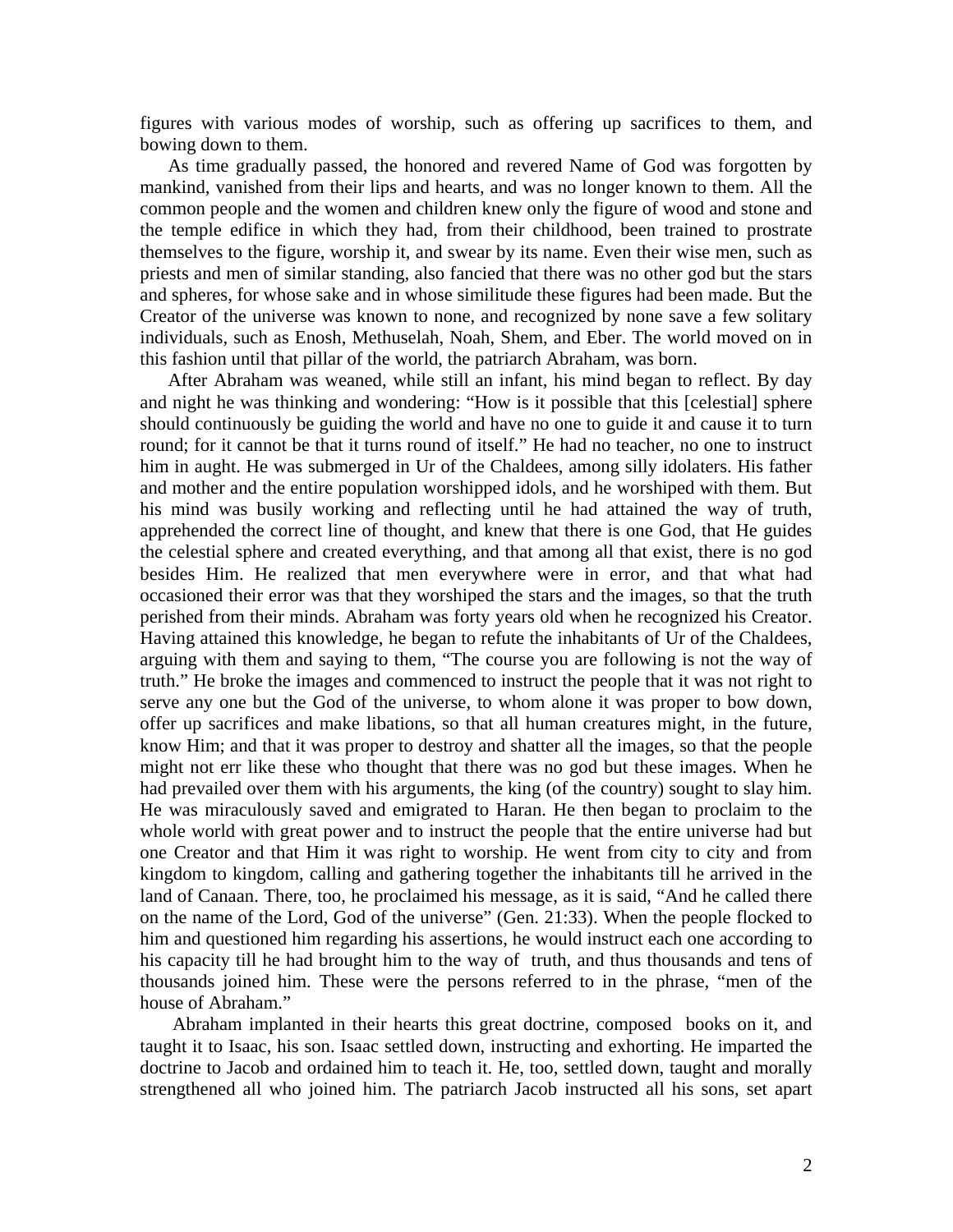Levi, appointed him head (teacher) and placed him in a college to teach the way of God and keep the charge of Abraham. He charged his sons to appoint, from the tribe of Levi, one instructor after another, in uninterrupted succession, so that the doctrine might never be forgotten. And so it went on with ever increasing vigor among Jacob's children and their adherents till they became a people that knew God. When the Israelites had stayed a long while in Egypt, they relapsed, learned the practices of their neighbors, and, like them, worshiped idols, with the exception of the tribe of Levi, that steadfastly kept the charge of the patriarch. This tribe of Levi never practiced idolatry. The doctrine implanted by Abraham would, in a very short time, have been uprooted, and Jacob's descendants would have lapsed into the error and perversities universally prevalent.

 But because of God's love for us and because He kept the oath made to our ancestor Abraham, He appointed Moses to be our teacher and the teacher of all the prophets and charged him with his mission. After Moses had begun to exercise his prophetic functions and Israel had been chosen by the Almighty as His heritage, crowned them with precepts, and showed them the way to worship Him and how to deal with idolatry and with those who go astray after it.